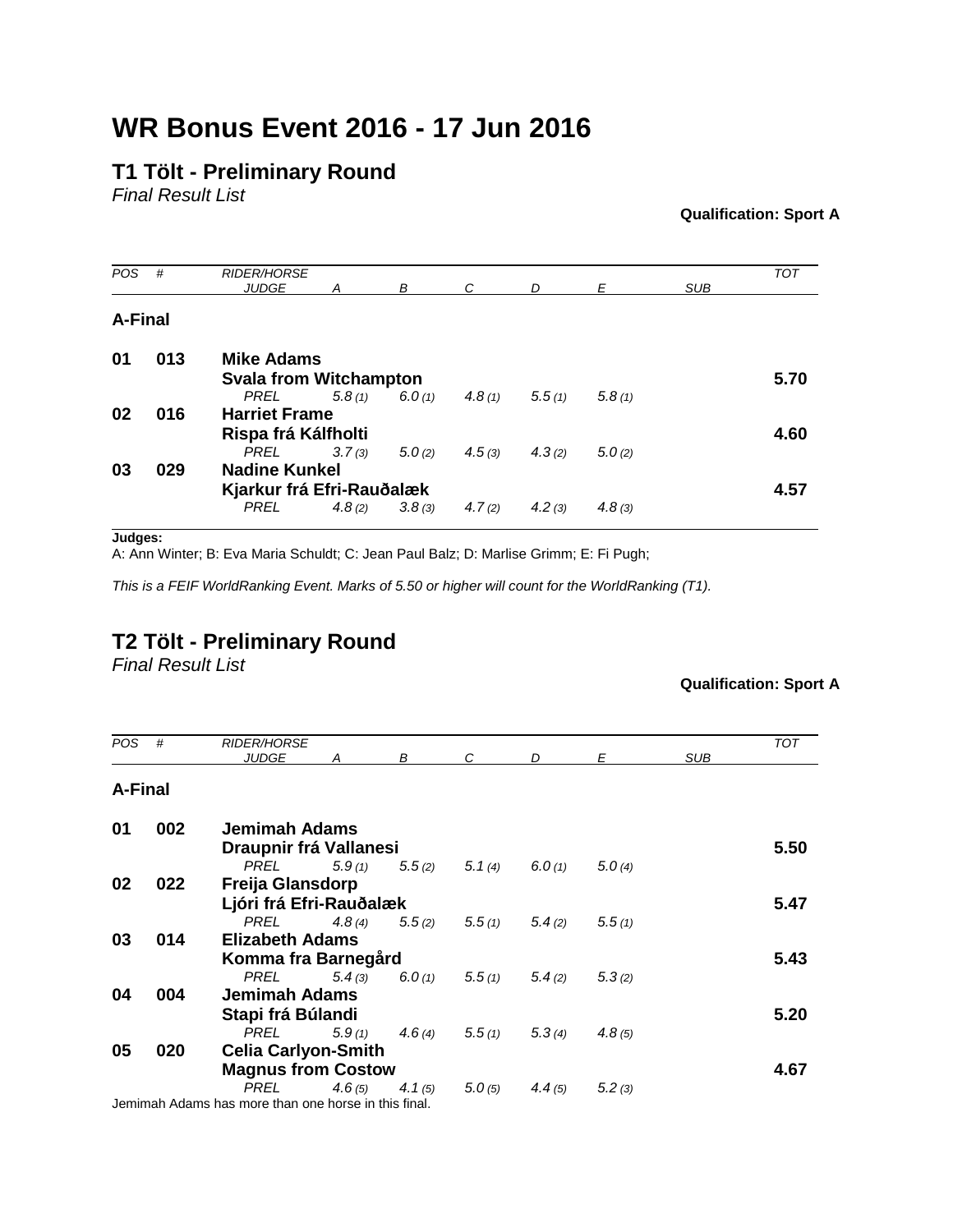| 06    | 038 | <b>Ann Savage</b><br><b>Brjánn frá Steinnesi</b><br>PREL | 3.8(6) | 4.0(6) | 4.5(6) | 3.6(6) | 4.8(5) | 4.10      |
|-------|-----|----------------------------------------------------------|--------|--------|--------|--------|--------|-----------|
| $---$ | 003 | Jemimah Adams<br>Snævar frá Efri-Rauðalæk                |        |        |        |        |        | Withdrawn |
|       | 010 | Ellen Brimble<br>Röskur frá Nýjabæ                       |        |        |        |        |        | Withdrawn |

#### **Judges:**

A: Ann Winter; B: Eva Maria Schuldt; C: Jean Paul Balz; D: Marlise Grimm; E: Fi Pugh;

*This is a FEIF WorldRanking Event. Marks of 5.50 or higher will count for the WorldRanking (T2).*

# **F1 Five Gait - Preliminary Round**

*Final Result List*

#### **Qualification: Sport A**

| <b>POS</b> | #   | <b>RIDER/HORSE</b>    |        |        |        |        |        |            | <b>TOT</b> |
|------------|-----|-----------------------|--------|--------|--------|--------|--------|------------|------------|
|            |     | <b>JUDGE</b>          | Α      | В      | C      | D      | Ε      | <b>SUB</b> |            |
|            |     |                       |        |        |        |        |        |            |            |
| A-Final    |     |                       |        |        |        |        |        |            |            |
|            |     |                       |        |        |        |        |        |            |            |
| 01         | 011 | <b>Mike Adams</b>     |        |        |        |        |        |            |            |
|            |     | Kafteinn frá Kommu    |        |        |        |        |        |            | 5.90       |
|            |     | <b>PREL</b>           | 5.6(1) | 5.9(1) | 6.3(1) | 5.9(1) | 5.9(1) |            |            |
| 02         | 031 | <b>Charlotte Cook</b> |        |        |        |        |        |            |            |
|            |     | Oðinn from Inchree    |        |        |        |        |        |            | 4.93       |
|            |     | <b>PREL</b>           | 4.9(2) | 4.8(2) | 5.1(2) | 4.7(2) | 5.1(2) |            |            |
|            |     |                       |        |        |        |        |        |            |            |
|            | 012 | Mike Adams            |        |        |        |        |        |            |            |
|            |     | Háfeti frá Hurðarbaki |        |        |        |        |        | Withdrawn  |            |
|            |     |                       |        |        |        |        |        |            |            |

#### **Judges:**

A: Ann Winter; B: Eva Maria Schuldt; C: Jean Paul Balz; D: Marlise Grimm; E: Fi Pugh;

*This is a FEIF WorldRanking Event. Marks of 5.50 or higher will count for the WorldRanking (F1).*

### **V1 Four Gait - Preliminary Round**

*Final Result List*

#### **Qualification: Sport A**



**01 007 Jemimah Adams**